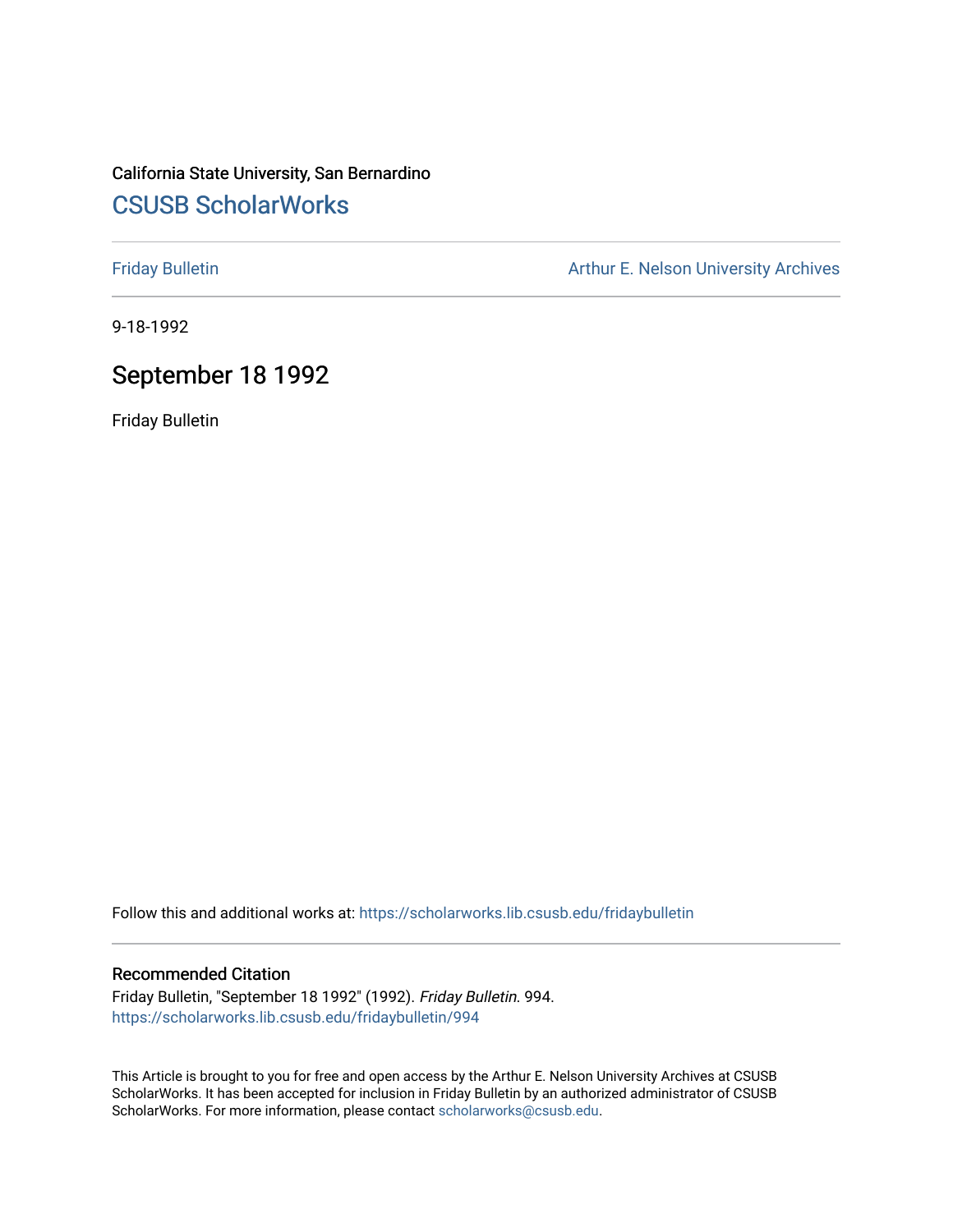

### **SEPTEMBER 18, 1992**

# **REHAB COUNSELING PROGRAM RE-ACCREDITED, ACQUIRES GRANT**

Approved for a five-year period, the program is a fully accredited, two-year course of study.

The university's master's in rehabilitation counseling program has obtained the longest re-accreditation period given by the Council on Rehabilitation Education.

In addition, the counseling program has been awarded a long-term grant by the U.S. Department of Education's Office of Special Education. The grant wUl help increase the number of certified rehab counselors available to San Bernardino and Riverside county employers. It also will provide awards for graduate students and make more accessible in-service and independent living rehab training.

"There's a major shortage of rehab counselors across the country and so the federal government is focusing on that," says Dr. Jean Ramage, dean (Education).

"It's staggering," she adds, to think that "about one out of every four adults is likely to require rehabilitation services sometime in their adult life. That is just including alcoholics. That's not even talking about car accident victims" or others who will suffer life-altering incidents.

## 1992/93 ACADEMIC YEAR: LIST OF DEANS AND CHAIRS

### SCHOOL OF BUSINESS AND PUBLIC ADMINISTRATION

Dr. Frances Berdan Dr. Parviz Asheghian Dr. Robert Blackey Dr. Richard Rowland Dr. Michael LeMay Dr. Franklin Williams Dr. David Decker Dr. Charles Hoffman Dr. Rosemary McCaslin

DEAN *Chairs:*  Accounting and Finance Information and Decision Sciences Management Marketing Public Administration

#### SCHOOL OF EDUCATION

DEAN *Chairs:*  Advanced Studies in Education Elementary/Bilingual Education Secondary and Vocational Education

#### SCHOOL OF HUMANITIES

DEAN *Chairs:*  Art Communication English Foreign Languages Philosophy Music Theatre Arts

SCHOOL OF NATURAL SCIENCES

DEAN *Chair:* 

Biology **Chemistry** Computer Science Geology Health Science Mathematics Nursing Physics Physical Education

#### SCHOOL OF SOCIAL AND BEHAVIORAL SCIENCES

DEAN *Chairs:*  Anthropology Economics **History** Geography Political Science **Criminal Justice** Sociology Psychology Social Work

### DR. DAVID 0. PORTER

Dr. Eldon Lewis Dr. C. E. Tapie Rohm, Jr. Dr. John Chaney Dr. Nabil Razzouk Dr. Naomi Caiden

#### DR. JEAN RAMAGE

Dr. William Camp (acting) Dr. Billie Blair (acting) Dr. Phyllis Femlimd

#### DR. BEVERLY HENDRICKS

Professor Richard Johnston Dr. Catherine Gannon (acting) Dr. Harry Hellenbrand Dr. Jacques Benzakein Dr. Susan Finsen Dr. Loren Filbeck Dr. Robert Yowell

DR. LOUIS FERNANDEZ

Dr. Klaus R. Brasch Dr. John Craig Dr. Peter Wetterlind Dr. Brin Leatham Dr. Richard Eberst Dr. John Sarli Dr. Janice Layton Dr. Leo P. Connolly Dr. Chris Grenfell

#### DR. AUBREY BONNETT

## **From This Angle**  PROGRESS = NOISE +  $MOVEMENT + I$  M CONFUSE BY SAM ROMERO, PUBLIC AFFAIRS ASSISTANT

#### Remember grass? I do.

At the beginning of the summer there was a lot more of it on campus. I used to walk on it. I don't anymore. Today, the campus is a maze of thousands of feet of chain link fence and yellow caution tape blocking off where grass used to be. So, now I just walk past and remember when.

Back in the days of grass—before the trucks came, before the cranes, before the running of the bulldozers, Cal State, San Bernardino was sort of Shangri-la in that everything was in its proper place. Everything was where you could find it. (Unless you were looking for a parking space on a Monday morning on a school day, in which case a parking space was wherever you parked, even if it was in a tree.)

But these days building-and-renovation-mania has caught on. The Great Office Migration is underway, and students and staff and faculty and alumni and visiting rabbits and displaced bugs are seeing the campus map change faster than that of Eastern Europe's and what was once the Soviet Union. Even the rats, normally good at mazes, are confused.

Fortunately, there's been room for expansion in our small nation. Europe wasn't so lucky. We've seen no pitch battles over territory and no bloodshed, and everyone is very happy about that. Like reforms in Hungary three years ago, "all this has been accomplished peacefully, through negotiations."

Despite the absence of bloodshed, however, there have been a few tears shed. Some have been shed over travelling great distances only to learn that the



Office-of-Such-and-Such has now moved to That Building Across Campus, Room Hard-2-Find. Some have been shed over the loss of window space in the administration building, where a good window is hot property, and if you manage to finagle one you can't help but feel that the favor of the Lords of Architecture has shined upon you.

But most tears have been shed over all the racket.

I visited a couple of construction site offices on campus to find out what

kinds of tools could make that much noise, and was eventually directed to talk to a man named Smitty, who was working on the third floor of the new Jack H. Brown Hall. It was a good thing they told me which floor. Smittys are as common as dust around constmction sites. Go to any one in America and yell, "Hey, Smitty!" from the top ftame of any building being constructed, and five will get you ten that half-a-dozen crew members will answer back.

Smitty was congenial. He even gave me a sample of the kind of heavy bolts they use to bolt down toilets. It has a couple of neat, loose, jangly parts connected to it, so I put it on my desk for people to fidget with as a tension reliever. I talked with another man, who was also helpful, and he sympathized with me about all the noise saying, "It sure as hell isn't the sounds of silence." Nope, it sure as heck wasn't, I agreed, and asked again what the heck it was.

I then leamed the heck it was the sounds of .22-caliber, power-driven stud guns,

skill saws, power drills, rotary hammers, the hollow echo of regular hammers pounding on steel, the beep, beep, beep of heavy machinery's backup warning lights, backhoes digging trenches, self-loading scrapers with paddle wheels that make them look lite landgoing steamboats, 14-ton cranes, forklifts, manlifts, manlift buzzers, cutting torches and fireproofing machines, and that's just the outdoors.

Indoors, the sounds of more hammers, more saws, more stud guns and more walls being banged down to re-fangle office space rings through the halls.

So even though the din from well-tuned minds grinding out truth and theory has decreased over the summer months, the campus is still pretty noisy.

It's also pretty messy. In spots, it looks more like a lumberyard. Piles of dirt stand lite giant ant hills. Weeds grow tall as people.

I didn't know a few weeks ago, as I sat on some very nice grass at the Redlands Bowl listening to the Hambro Quartet of Pianos, that Leonid Hambro, who had "forged a uniquely varied musical identity," was a mathematical genius to boot, and must have heard about all of the building activity at Cal State. From his travels by vehicle around the United States, he has developed this theorem: "The shortest distance between two points is always under construction."

Well, I know all the shifting around will come to an end. We will be able to find offices again. The grass and the trees will be replanted. Things won't be so messy anymore. But isn't that a quirk of progress? Sometimes it takes a little destruction before you can make life better.